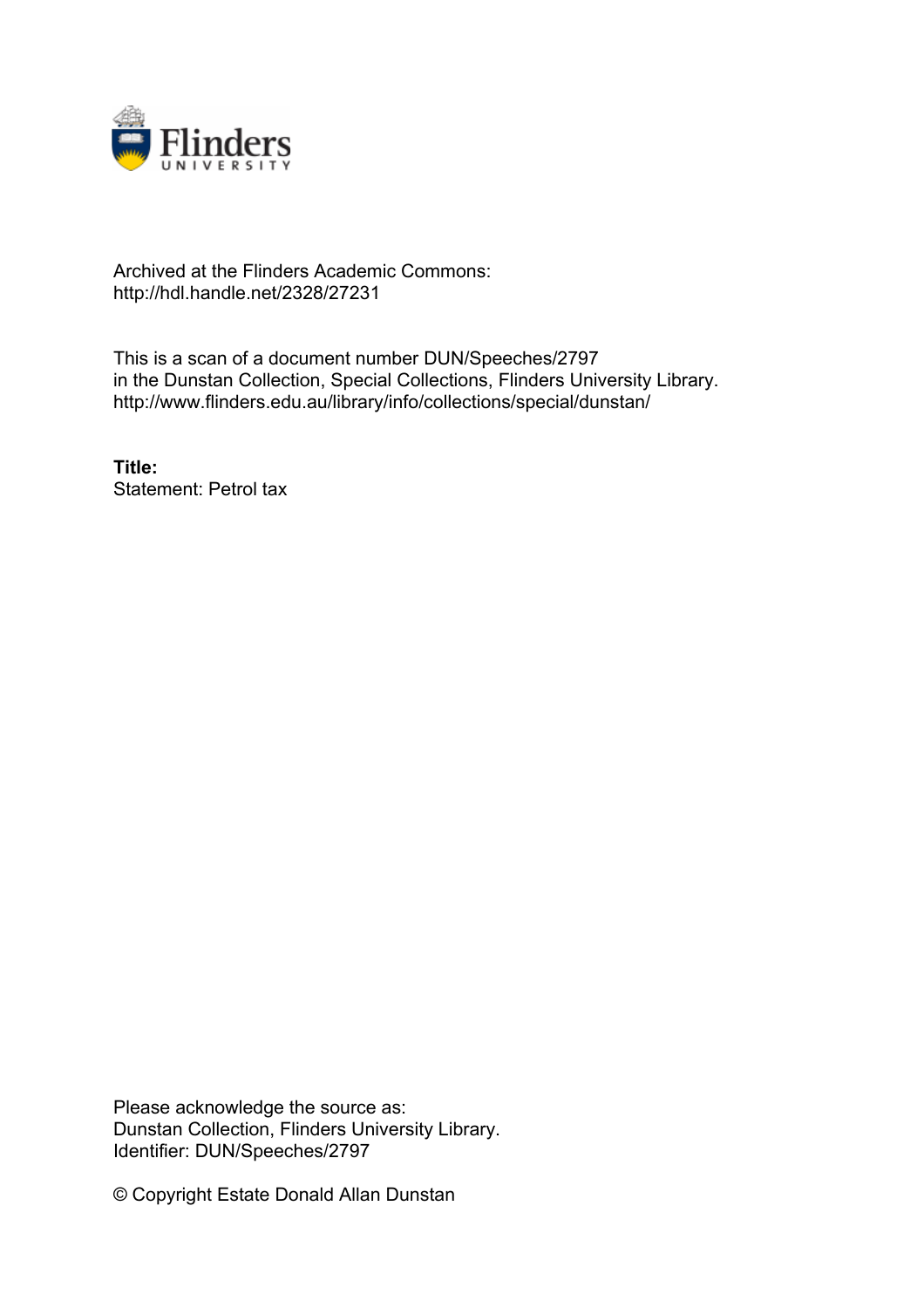

Date **April 4, 1975** State Administration Centre,

**Embargo** 

**Victoria Square, Adelaide, South Australia 5001 228 4811** 

 $2797$   $20$ 

1

## PETROL TAX.

The Premier, Mr. Dunstan, announced today that the South Australian petrol franchise tax will be lifted from July 1 next.

He said this followed his discussions on State finances and the transfer of South Australian Railways with the Prime Minister, Mr. Whitlam and Federal Treasurer, Dr. Cairns.

"South Australia obtained one of its best deals ever at these discussions' he said.

The arrangements for South Australia to leave the Grants Commission and for the transfer of non-metropolitan railways meant the Commonwealth would not offset from other grants the whole amount of the deficit it was assuming.

This would enable the State Government to lift - from the next financial year - the turnover component of the petrol franchise levy.

This would reduce the price of petrol by about the same amount as the original increases, while retaining the nominal licensing system. The necessary legislation would be introduced at the next meeting of State Parliament.

Mr. Dunstan, who is also State Treasurer, noted, however, that the State Government must anticipate continued escalation in wage, goods and services costs to it.

In these circumstances it was necessary that the tobacco franchise tax would be retained.